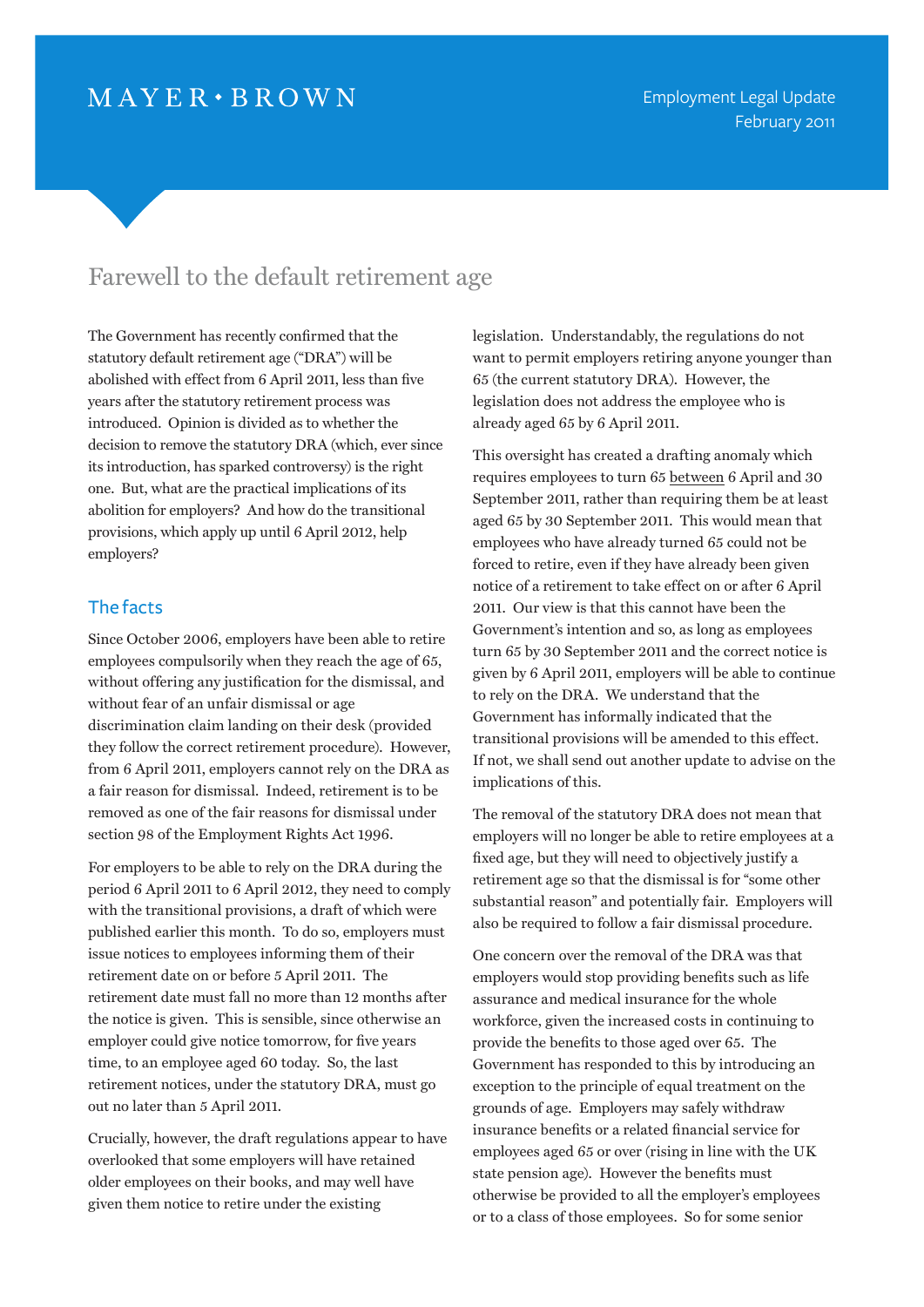management roles, which may have lucrative and special insurance benefits attached, it may be difficult to withdraw the benefits safely at age 65. Moreover, this is going to require contracts to be amended since employees may have rights to continue to enjoy the benefit under the contract itself.

#### Impact

The ease with which employers will be able to objectively justify a retirement age once the DRA has been abolished is not yet known. However, it is our view that it will be far from easy to satisfy a Tribunal that a compulsory retirement age is justified. An employer must be able to demonstrate that the retirement age is a "proportionate means of achieving a legitimate aim", i.e. that it meets a real business need and this need cannot be met by less discriminatory means. There has been a recent case where a compulsory retirement age of 65 was upheld in a situation where the DRA did not apply. However, the Court of Appeal took into account the fact that 65 was a lawful DRA when deciding that the choice of such an age was fair. They also indicated that, once the DRA is removed, the choice of a compulsory retirement age will be subject to closer scrutiny. Therefore, it may be difficult for an employer to prove why a particular age is justified and why a different age was not chosen. Additionally, just the other day, the Supreme Court granted permission to the individual challenging his retirement to appeal the decision and so the decision could yet be reversed.

Given the potential difficulties of justifying a company retirement age (and the undoubted increase in claims of age discrimination and unfair dismissal), employers may decide to refrain from forcing employees to retire altogether. If that is the case, when dismissing an employee, they will need to rely on one of the fair reasons for dismissal, the most obvious being "capability". Doing so will emphasise the importance of proper performance management, and career management for staff who might otherwise have been allowed to go through to the statutory DRA.

### **Recommendations**

- Identify any employees who turn 65 between 6 April and 30 September 2011 and, if desired, issue them with a notification of retirement by 5 April 2011, making sure you give a maximum of 12 months' and a minimum of 6 months' notice. It is vital that the existing retirement procedure is followed to the letter.
- Do not take any action to withdraw notices already issued to staff aged 65 and over by 5 April 2012, but watch out for developments on the wording of the draft regulations.
- Consider whether to issue notices to staff aged 65 and above as at 5 April 2011, if they are to be retired before 5 April 2012, but recognising that this assumes the regulations will be amended to remove the anomaly identified above.
- Consider whether to impose a fixed retirement age, bearing in mind the likely difficulties you will face in justifying one.
- Train managers on the increased importance of good performance management and ensure that you have effective performance management processes in place.
- Consider establishing a procedure for dealing with your older employees whereby you hold regular discussions with them regarding their long-term aspirations, perhaps when carrying out appraisals. Aim to manage older employees rather than force them to retire. You may find that the majority of employees do not wish to work past the age of 65 and may be willing to enter into an agreement whereby they confirm the date upon which they will retire.

If you have any questions about any of the issues raised in this legal update, please contact your normal Employment contact or:

*[Nicholas Robertson](http://www.mayerbrown.com/lawyers/profile.asp?hubbardid=R858410061)* Partner +44 20 3130 3919

*[Lizzi Hodgkinson](http://www.mayerbrown.com/lawyers/profile.asp?hubbardid=B850826442)* Associate +44 20 3130 3745